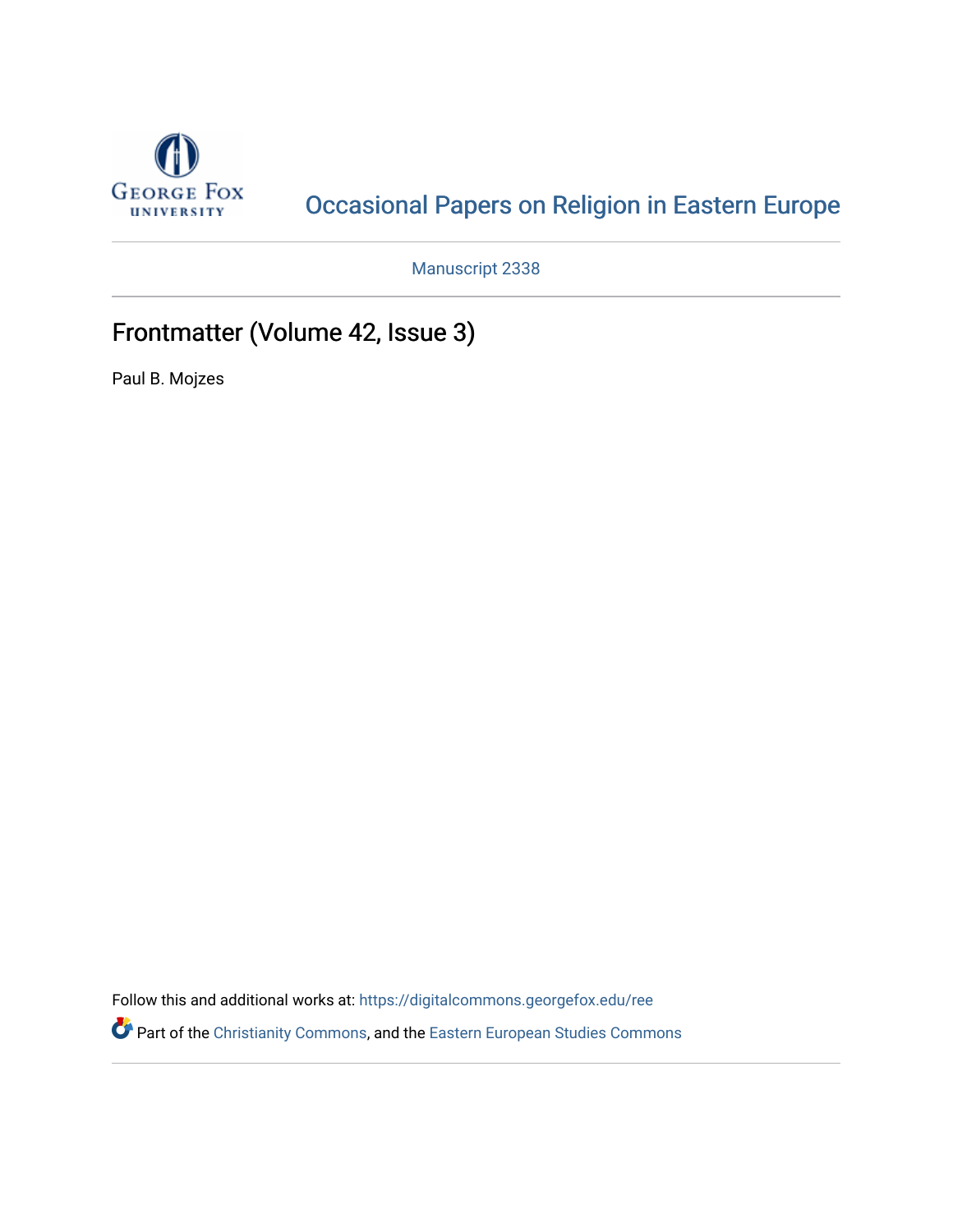# Occasional Papers on **ISSN 2693-2148** Religion in Eastern Europe

**Volume XLII, No. 3 April 2022**



### **EDITORIAL: DESTRUCTIVE RUSSIAN ORTHODOX POWERPLAY SCHOLARLY STUDY OF RELIGION IN UKRAINE REVIVAL OF PENTECOSTALS IN NAZI-OCCUPIED UKRAINE IMAGE OF JEHOVAH'S WITNESSES IN SOVIET PUBLICATIONS TRAINING OF UKRAINIAN MILITARY CHAPLAINS FOR WAR INCLUSIVE DESIGN OF UKRAINIAN CHURCHES RESPONSES BY EASTERN EUROPEAN CHURCHES TO COVID BOOK REVIEW ON ISLAM IN RUSSIA'S FAR EAST**

**Edited by Paul Mojzes Co-edited by Beth Admiraal and H. David Baer**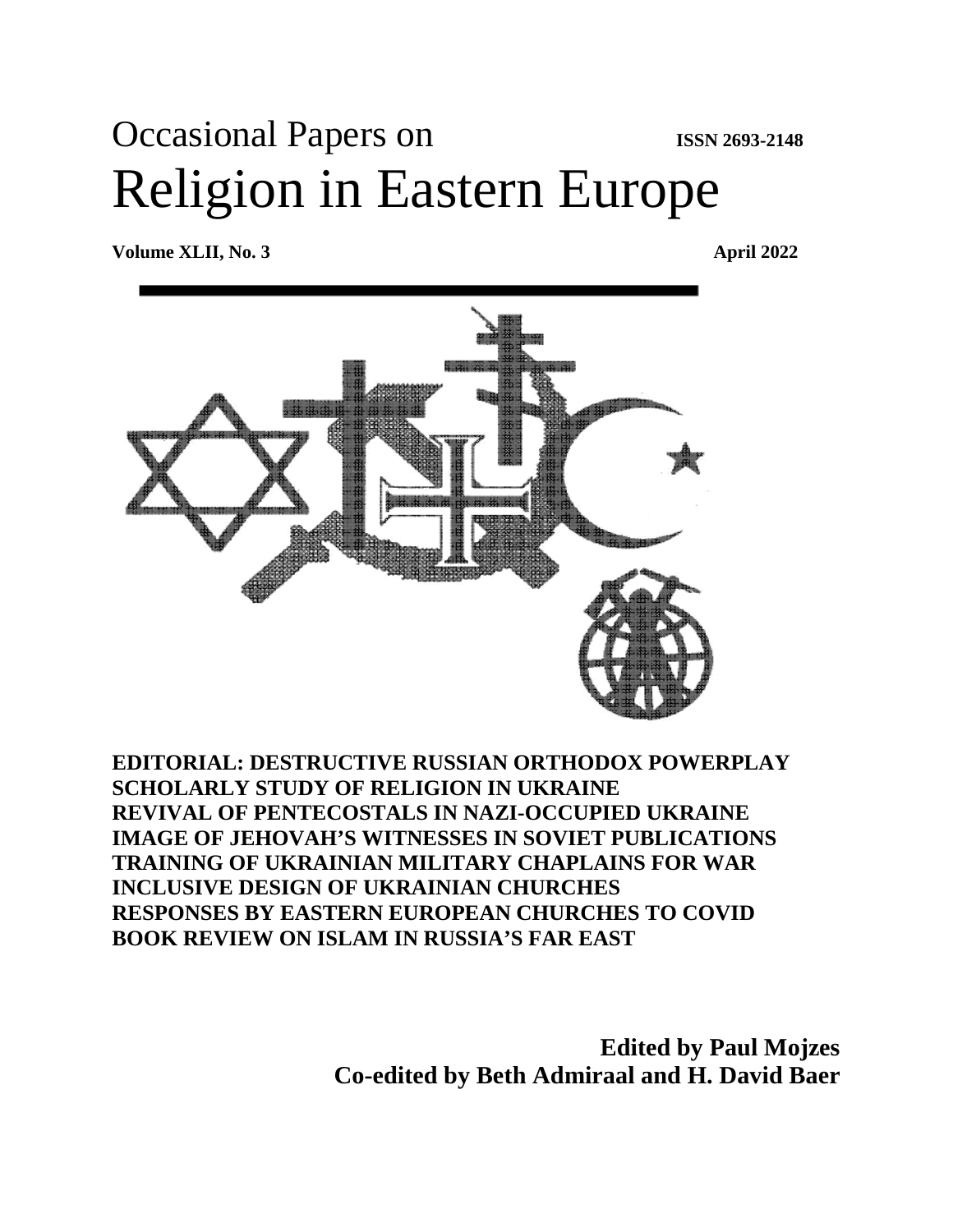#### **OCCASIONAL PAPERS ON RELIGION IN EASTERN EUROPE**

**Vol. XLII, No. 3 (April 2022)**

**Paul Mojzes, professor emeritus, Rosemont College, Pennsylvania, Editor-in-Chief**

**Beth Admiraal, King's College, Pennsylvania, Co-Editor**

**H. David Baer, Texas Lutheran University, Texas, Co-Editor** 

**Paul Crego, Washington, D.C., Book Review Editor**

**Alex Rolfe, George Fox University, Oregon, Web Editor**

**Lena Van, Philadelphia, Pennsylvania, Assistant to the Editor**

**Monica M. Brown, Cochranton, Pennsylvania, Assistant to the Editor**

**Abigail Varnado, Sioux Falls, South Dakota, Assistant to the Editor**

**Dianna Dragonetti, Broomall, Pennsylvania, Assistant to the Editor**

**BOARD OF ADVISORY EDITORS FOR OPREE**

**Dino Abazović — University of Sarajevo, Bosnia and Herzegovina** 

**Bojan Aleksov — The School of Slavonic and East European Studies, University College, London, United Kingdom** 

**Milda Ališauskienė — Vitautas Magnus University, Kaunas, Lithuania**

**Timothy Aznavourian — St. Nersess Armenian Seminary, Armonk, New York**

**Vladimir Bakrač — Faculty of Philosophy, University of Montenegro**

**Ismail Bardhi — Skopje, North Macedonia and USA** 

**Thomas Bremer — Műnster University, Germany**

**Ružica Cacanoska — University "Ss. Cyril and Methodius," Skopje, North Macedonia** 

**Caitlin Corning — George Fox University, Oregon**

**Mark Elliott — East-West Church Report, Asbury University, Kentucky** 

**Július Filo — Evangelical Theological Faculty, Comenius University, Bratislava, Slovakia** 

**Reuven Firestone — Hebrew Union College, Los Angeles, California**

**Sandu Frunzǎ — Babeș-Bolyai University, Cluj, Romania** 

**Christopher Garbowski — Maria Curie-Skłodowska University, Lublin, Poland.**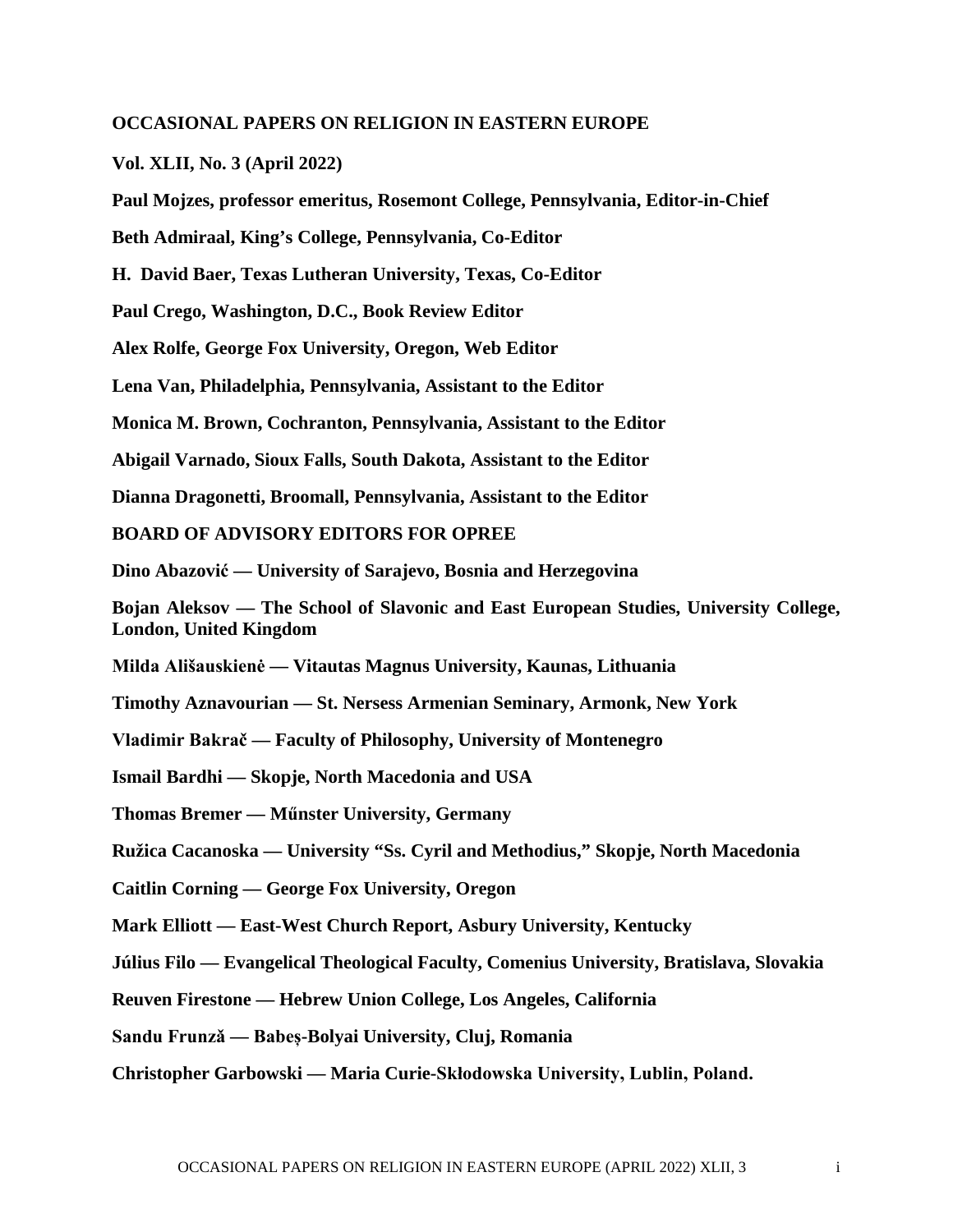**Elena Glavatskaya — Ural Federal University, Ekaterinburg, Russia** 

- **Mihai–D Grigore — Leibnitz Institute of European History, Mainz, Germany**
- **Pavel Hošek — Charles University, Prague, Czech Republic**
- **Nataliia Ishchuk ---Bogomolets National Medical University, Kyiv, Ukraine**
- **Angela Ilić — Ludwig-Maximilians-University, Munich, Germany**
- **Krystyna Górniak-Kocikowska — Southern Connecticut State University**
- **Katharina Kunter — University of Helsinki, Finland**
- **Tőnu Lehtsaar — University of Tartu, Estonia**
- **Joseph Loya, OSA — Villanova University, Pennsylvania**
- **Svetlana Karassyova — Belarusian State University, Minsk, Belarus**
- **Zorica Kuburić — University of Novi Sad, Serbia**
- **András Máte-Tóth — University of Szeged, Hungary**
- **Ina Merdjanova — Bulgaria and Trinity College, Dublin, Ireland**
- **Tamta Mikeladze — Georgia State University, Tbilisi, Georgia**
- **Ines Murzaku, — Seaton-Hall University, New Jersey**
- **Frederek Musall — Hochschule für Jüdische Studien, Heidelberg, Germany**
- **Ĺubomir Martin Ondrášek — Chicago, Illinois**
- **James Payton — Redeemer University, Ontario, Canada**
- **Vjekoslav Perica — University of Rijeka, Croatia, and USA**
- **Walter Sawatsky — Anabaptist Mennonite Biblical Seminary, Indiana**
- **Mirkhat Serikbayev — Independent Research Institute "Expert," Nur-Sultan, Kazakhstan**
- **Zilka Šiljak — University in Zenica, Bosnia & Herzegovina**
- **Valdis Teraudkalns — University of Latvia**
- **Madeline Vadkerty — Bratislava, Slovakia**
- **Mitja Velikonja — University of Ljubljana, Slovenia**
- **Malahat Veliyeva — Faculty of Education, University of Languages, Baku, Azerbaijan**
- **Miroslav Volf — Yale Divinity School, Connecticut**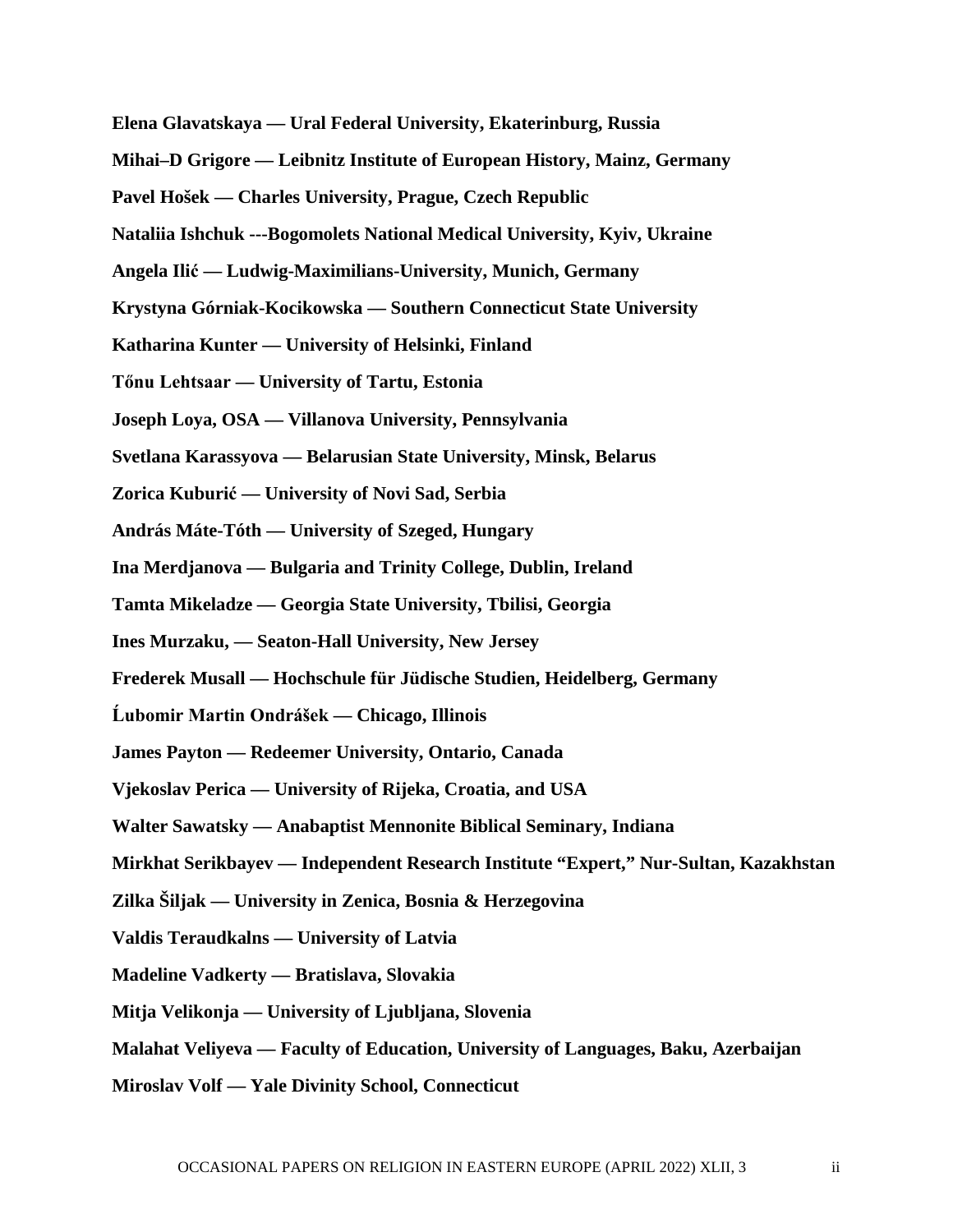#### **William Yoder — independent journalist in Russia**

For permission to reprint please contact the editor, the author, and acknowledge the source of publication. To contact the editor, write to Professor Paul Mojzes, 603 Gages Ln., West Chester, PA 19382, U.S.A. or email him at pmojzes@rosemont.edu. Telephone 610-696-2425, or 484-631- 5214 (cell).

All issues of OPREE beginning with Vo. 1, No. 1 (1981) to the current one are available without charge on the OPREE Webpage[: http://digitalcommons.georgefox.edu/ree/](http://digitalcommons.georgefox.edu/ree/) courtesy of the George Fox University Library under the leadership of its librarian Alex Rolfe. The journal assigns a DOI (Digital Object Identifier) to each article published, from 2022 forward.

**Occasional Papers on Religion in Eastern Europe is indexed in Clarivate's Web of Science Core Collection from 2017 forward. It is also indexed in the ATLA Religion Database, Google Scholar, WorldCat, BASE, EBSCO Discovery Service, and EBSCOhost's Academic Search Premier from August 2003 forward.**

#### **Table of Contents**

#### *Editorial*

| Paul Mojzes, "Destructive Russian Orthodox Powerplay"                                                                                                                                                                                                                                            | $\mathbf{v}$ |
|--------------------------------------------------------------------------------------------------------------------------------------------------------------------------------------------------------------------------------------------------------------------------------------------------|--------------|
| <b>Articles</b>                                                                                                                                                                                                                                                                                  |              |
| Vita Tytarenko, Liudmyla Fylypovych and Larysa Vladychenko, "Scholarly<br><b>Study of Religion in Ukraine"</b>                                                                                                                                                                                   | $\mathbf{1}$ |
| Anton Shchelkunov and Svetlana Karpova, "Religious Revival of Pentecostals<br>in the Occupied Territories of Ukraine in 1941-1943"                                                                                                                                                               | 19           |
| Roman Orlovskyi, "The Image of Jehovah's Witnesses in State Publications<br>in the USSR"                                                                                                                                                                                                         | 33           |
| Olga Polumysna, Oktyabrina Chemakina, and Valeriy Bulatov, The Level of<br><b>Accessibility of Inclusive Design of Christian Churches in Ukraine"</b>                                                                                                                                            | 53           |
| Olga Nedavnya, "Responses of Christian Churches in Ukraine and Other<br><b>Eastern European Countries to the Covid-19 Pandemic"</b>                                                                                                                                                              | 70           |
| Bogdan Synchak, Petro Livak and Mykhailo Fedorenko, "Training of Military<br>Chaplains for the Armed Forces of Ukraine in Conditions of the Invasion by the<br><b>Russian Federation"</b>                                                                                                        | 81           |
| <b>Book Review</b>                                                                                                                                                                                                                                                                               |              |
| $\mathbf{A}$ and $\mathbf{A}$ and $\mathbf{A}$ and $\mathbf{A}$ and $\mathbf{A}$ and $\mathbf{A}$ and $\mathbf{A}$ and $\mathbf{A}$ and $\mathbf{A}$ and $\mathbf{A}$ and $\mathbf{A}$ and $\mathbf{A}$ and $\mathbf{A}$ and $\mathbf{A}$ and $\mathbf{A}$ and $\mathbf{A}$ and $\mathbf{A}$ and |              |

**Alexey Starostin (ed.) Мусульмане на Дальнем Востоке России: история и современность (Muslims in Russia's Far East: History and Contemporary Situation)**